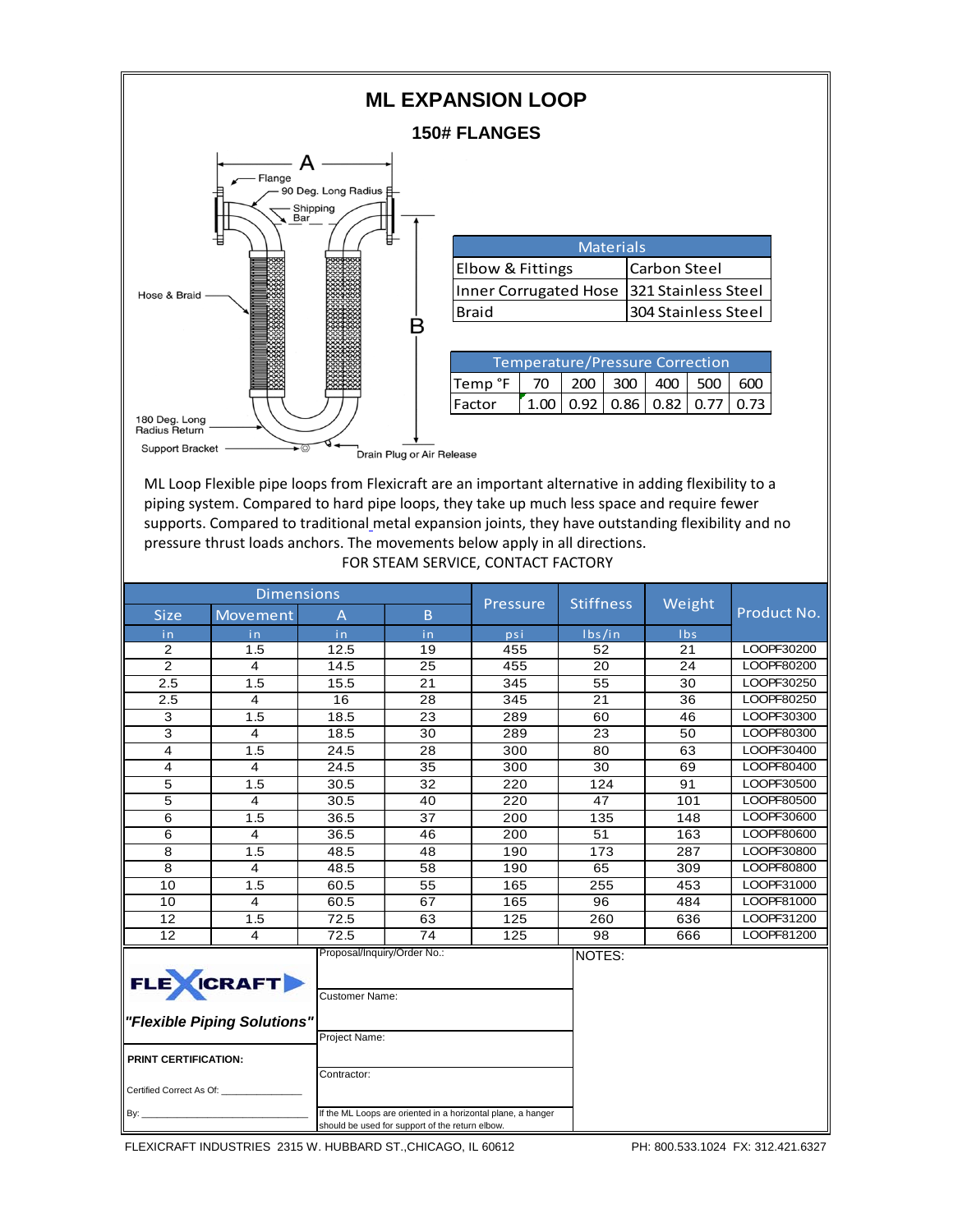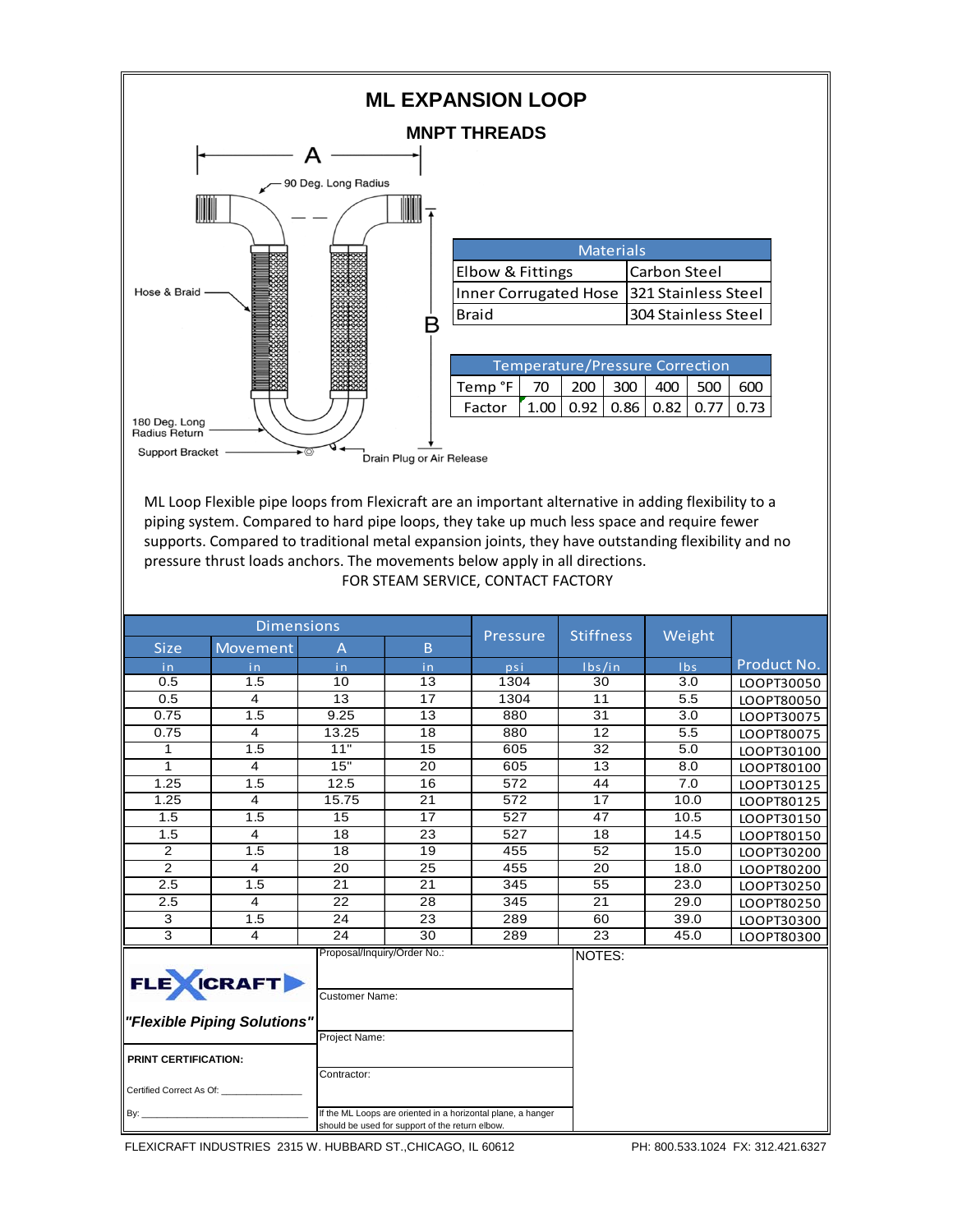## **ML EXPANSION LOOP WELD ENDS**



| <b>Materials</b>                          |                     |  |  |  |  |  |
|-------------------------------------------|---------------------|--|--|--|--|--|
| Elbow & Fittings                          | <b>Carbon Steel</b> |  |  |  |  |  |
| Inner Corrugated Hose 321 Stainless Steel |                     |  |  |  |  |  |
| <b>Braid</b>                              | 304 Stainless Steel |  |  |  |  |  |

| Temperature/Pressure Correction                  |  |  |  |  |  |  |  |
|--------------------------------------------------|--|--|--|--|--|--|--|
| Temp °F   70   200   300   400   500   600       |  |  |  |  |  |  |  |
| Factor   1.00   0.92   0.86   0.82   0.77   0.73 |  |  |  |  |  |  |  |

Drain Plug or Air Release

ML Loop Flexible pipe loops from Flexicraft are an important alternative in adding flexibility to a piping system. Compared to hard pipe loops, they take up much less space and require fewer supports. Compared to traditional metal expansion joints, they have outstanding flexibility and no pressure thrust loads anchors. The movements below apply in all directions. FOR STEAM SERVICE, CONTACT FACTORY

| <b>Dimensions</b>                                                                               |                                     |                  |                 |                  |                  |                 |             |
|-------------------------------------------------------------------------------------------------|-------------------------------------|------------------|-----------------|------------------|------------------|-----------------|-------------|
| Size                                                                                            | Movement                            | A                | <sub>B</sub>    | <b>Pressure</b>  | <b>Stiffness</b> | Weight          | Product No. |
| in.                                                                                             | in                                  | in.              | in.             | psi              | Ibs/in           | <b>Ibs</b>      |             |
| 0.5                                                                                             | 1.5                                 | 6                | 13              | 1304             | 30               | 2.5             | LOOPW30050  |
| 0.5                                                                                             | 4                                   | 9                | 17              | 1304             | 11               | 5               | LOOPW80050  |
| 0.75                                                                                            | 1.5                                 | 5.25             | 13              | 880              | $\overline{31}$  | 2.5             | LOOPW30075  |
| 0.75                                                                                            | 4                                   | 9.25             | 18              | 880              | 12               | 5               | LOOPW80075  |
| 1                                                                                               | 1.5                                 | 6                | 15              | 605              | 35               | 4               | LOOPW30100  |
| $\mathbf{1}$                                                                                    | $\overline{\mathbf{4}}$             | 10               | $\overline{20}$ | 605              | 13               | $\overline{7}$  | LOOPW80100  |
| 1.25                                                                                            | 1.5                                 | $\overline{7.5}$ | 16              | $\overline{572}$ | 44               | 6               | LOOPW30125  |
| 1.25                                                                                            | 4                                   | 10.75            | 21              | 572              | 17               | 9               | LOOPW80125  |
| 1.5                                                                                             | 1.5                                 | 9                | 17              | 527              | 47               | 9               | LOOPW30150  |
| 1.5                                                                                             | 4                                   | 11.5             | $\overline{23}$ | 527              | 18               | $\overline{13}$ | LOOPW80150  |
| $\mathbf{2}$                                                                                    | 1.5                                 | 12               | 19              | 455              | 52               | 13              | LOOPW30200  |
| 2                                                                                               | 4                                   | 14               | 25              | 455              | 20               | 16              | LOOPW80200  |
| 2.5                                                                                             | 1.5                                 | $\overline{15}$  | 21              | 345              | 55               | 20              | LOOPW30250  |
| 2.5                                                                                             | 4                                   | 15.5             | $\overline{28}$ | 345              | 21               | $\overline{26}$ | LOOPW80250  |
| 3                                                                                               | 1.5                                 | 18               | 23              | 289              | 60               | 35              | LOOPW30300  |
| 3                                                                                               | 4                                   | 18               | 30              | 289              | 23               | 39              | LOOPW80300  |
| $\overline{4}$                                                                                  | 1.5                                 | 24               | 28              | 300              | 80               | 48              | LOOPW30400  |
| $\overline{4}$                                                                                  | 4                                   | 24               | 35              | 300              | 30               | 54              | LOOPW80400  |
| 5                                                                                               | 1.5                                 | 30               | $\overline{32}$ | 220              | 124              | 81              | LOOPW30500  |
| 5                                                                                               | $\overline{4}$                      | 30               | 40              | 220              | 47               | 91              | LOOPW80500  |
| $\overline{6}$                                                                                  | 1.5                                 | $\overline{36}$  | $\overline{37}$ | 200              | 135              | 125             | LOOPW30600  |
| 6                                                                                               | $\overline{\mathbf{4}}$             | 36               | 46              | 200              | 51               | 140             | LOOPW80600  |
| 8                                                                                               | 1.5                                 | 48               | 48              | 190              | 173              | 245             | LOOPW30800  |
| $\overline{8}$                                                                                  | $\overline{\mathbf{4}}$             | 48               | $\overline{58}$ | 190              | 65               | 267             | LOOPW80800  |
| 10                                                                                              | 1.5                                 | 60               | 55              | 165              | 255              | 403             | LOOPW31000  |
| 10                                                                                              | 4                                   | 60               | 67              | 165              | 96               | 434             | LOOPW81000  |
| $\overline{12}$                                                                                 | 1.5                                 | $\overline{72}$  | 63              | 125              | 260              | 556             | LOOPW31200  |
| $\overline{12}$                                                                                 | 4                                   | $\overline{72}$  | 74              | 125              | $\overline{98}$  | 586             | LOOPW81200  |
| Proposal/Inquiry/Order No.:<br>FLE CRAFT<br><b>Customer Name:</b>                               |                                     |                  |                 | NOTES:           |                  |                 |             |
| "Flexible Piping Solutions"<br>Project Name:                                                    |                                     |                  |                 |                  |                  |                 |             |
|                                                                                                 | PRINT CERTIFICATION:<br>Contractor: |                  |                 |                  |                  |                 |             |
| Certified Correct As Of:<br>By:<br>If the ML Loops are oriented in a horizontal plane, a hanger |                                     |                  |                 |                  |                  |                 |             |

FLEXICRAFT INDUSTRIES 2315 W. HUBBARD ST.,CHICAGO, IL 60612 PH: 800.533.1024 FX: 312.421.6327

should be used for support of the return elbow.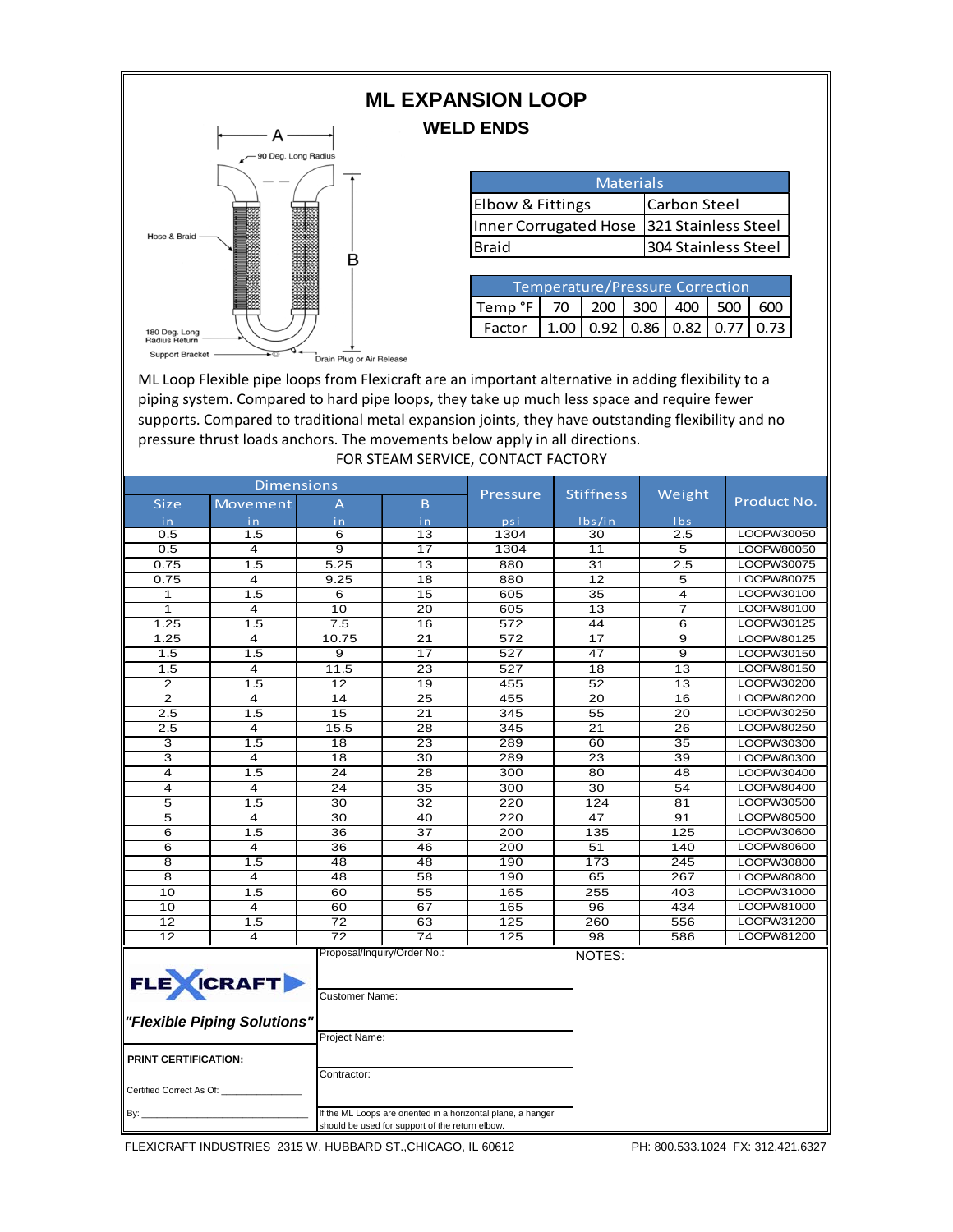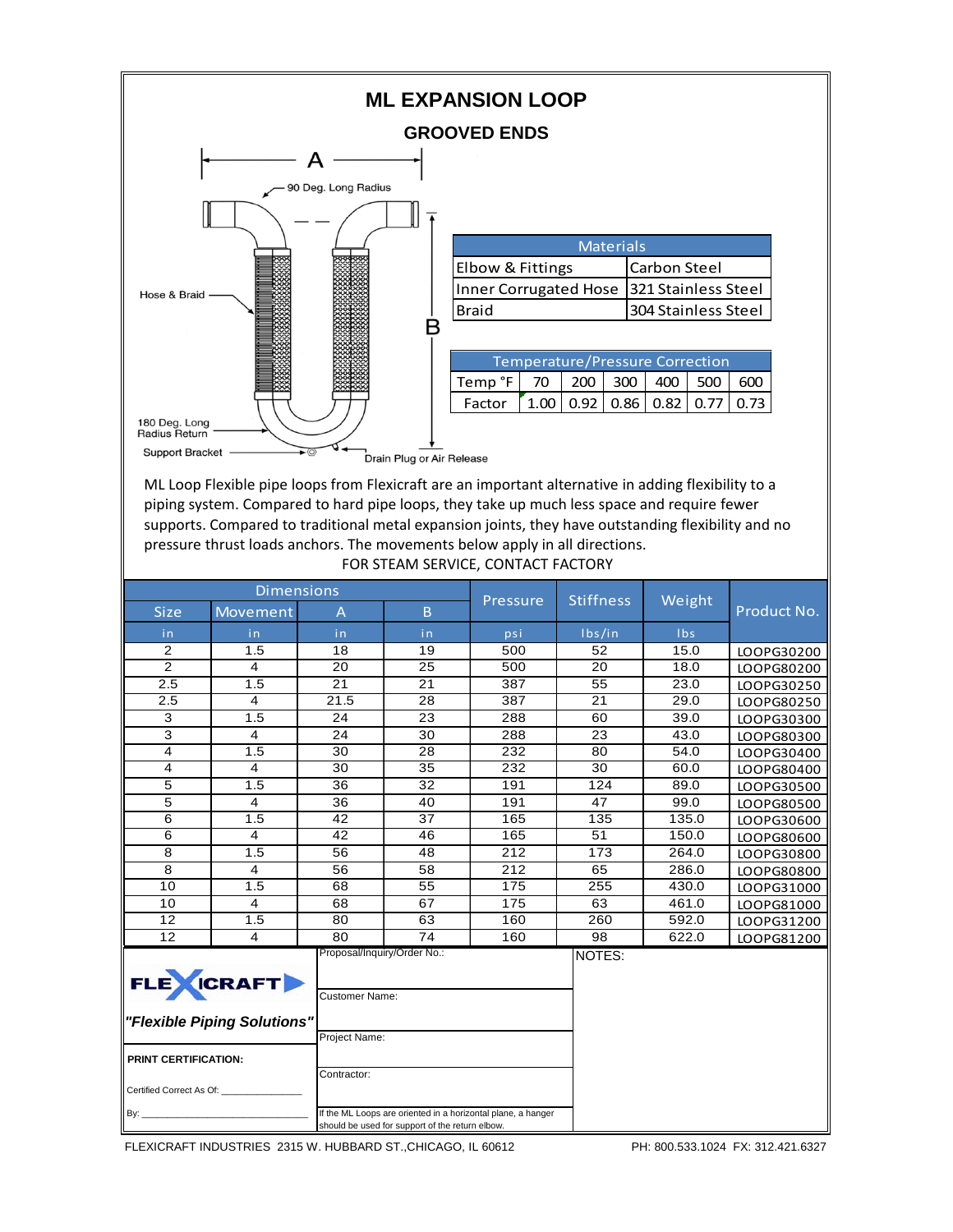## **ML EXPANSION LOOP**

## **FEMALE SWEAT ENDS**



| <b>Materials</b>             |        |  |  |  |  |
|------------------------------|--------|--|--|--|--|
| <b>Elbow &amp; Fittings</b>  | Copper |  |  |  |  |
| Inner Corrugated Hose Bronze |        |  |  |  |  |
| Braid                        | Bronze |  |  |  |  |

| Temperature/Pressure Correction            |  |  |  |  |  |                                                                                      |  |
|--------------------------------------------|--|--|--|--|--|--------------------------------------------------------------------------------------|--|
| Temp °F   70   200   300   400   500   600 |  |  |  |  |  |                                                                                      |  |
| Factor                                     |  |  |  |  |  | $\left[ 1.00 \right] 0.92 \left[ 0.86 \right] 0.82 \left[ 0.77 \right] 0.73 \right]$ |  |

## **NSF 61 - LEAD FREE**

The area in contact with potable water contains less than 0.25% of lead. The product complies with state codes and

ML Loop Flexible pipe loops from Flexicraft are an important alternative in adding flexibility to a piping system. Compared to hard pipe loops, they take up much less space, require fewer supports, and are more economical. Compared to traditional metal expansion joints, they have outstanding flexibility and no pressure thrust loads that can add large stresses to anchors. The movements below apply in all directions.

| <b>Dimensions</b>                                                                                                           |          |       |                             |                 |                  |            |             |
|-----------------------------------------------------------------------------------------------------------------------------|----------|-------|-----------------------------|-----------------|------------------|------------|-------------|
| <b>Size</b>                                                                                                                 | Movement | A     | B                           | <b>Pressure</b> | <b>Stiffness</b> | Weight     | Product No. |
| in.                                                                                                                         | in.      | in    | in                          | psi             | lbs/in           | <b>lbs</b> |             |
| 0.5                                                                                                                         | 1.5      | 5     | 11                          | 706             | 30               | 2.0        | LOOPS30050  |
| 0.5                                                                                                                         | 4        | 8     | 15                          | 706             | 11               | 2.5        | LOOPS80050  |
| 0.75                                                                                                                        | 1.5      | 6     | 15                          | 577             | 31               | 2.0        | LOOPS30075  |
| 0.75                                                                                                                        | 4        | 9.5   | 19                          | 577             | 12               | 2.5        | LOOPS80075  |
| 1                                                                                                                           | 1.5      | 6.5   | 16                          | 470             | 35               | 2.5        | LOOPS30100  |
| $\mathbf{1}$                                                                                                                | 4        | 10.25 | 21                          | 470             | 13               | 3.0        | LOOPS80100  |
| 1.25                                                                                                                        | 1.5      | 7.75  | 17                          | 361             | 44               | 3.5        | LOOPS30125  |
| 1.25                                                                                                                        | 4        | 11.25 | 22                          | 361             | 17               | 4.0        | LOOPS80125  |
| 1.5                                                                                                                         | 1.5      | 9.25  | 18                          | 329             | 47               | 4.0        | LOOPS30150  |
| 1.5                                                                                                                         | 4        | 11.75 | 24                          | 329             | 18               | 4.5        | LOOPS80150  |
| $\overline{2}$                                                                                                              | 1.5      | 11.25 | 21                          | 317             | 52               | 9.0        | LOOPS30200  |
| $\overline{2}$                                                                                                              | 4        | 14    | 26                          | 318             | 20               | 12.0       | LOOPS80200  |
| 2.5                                                                                                                         | 1.5      | 13    | 21                          | 272             | 55               | 12.0       | LOOPS30250  |
| 2.5                                                                                                                         | 4        | 15    | 27                          | 272             | 21               | 18.0       | LOOPS80250  |
| 3                                                                                                                           | 1.5      | 14    | 23                          | 201             | 60               | 18.0       | LOOPS30300  |
| 3                                                                                                                           | 4        | 16.5  | 29                          | 201             | 23               | 24.0       | LOOPS80300  |
| $\overline{4}$                                                                                                              | 1.5      | 18    | 26                          | 142             | 80               | 26.0       | LOOPS30400  |
| 4                                                                                                                           | 4        | 22    | 32                          | 142             | 30               | 31.0       | LOOPS80400  |
| FLE CRAFT<br><b>Customer Name:</b><br>"Flexible Piping Solutions"<br>Project Name:<br><b>PRINT CERTIFICATION:</b>           |          |       | Proposal/Inquiry/Order No.: |                 | NOTES:           |            |             |
| Contractor:<br>Certified Correct As Of:                                                                                     |          |       |                             |                 |                  |            |             |
| If the ML Loops are oriented in a horizontal plane, a hanger<br>By: $\_$<br>should be used for support of the return elbow. |          |       |                             |                 |                  |            |             |